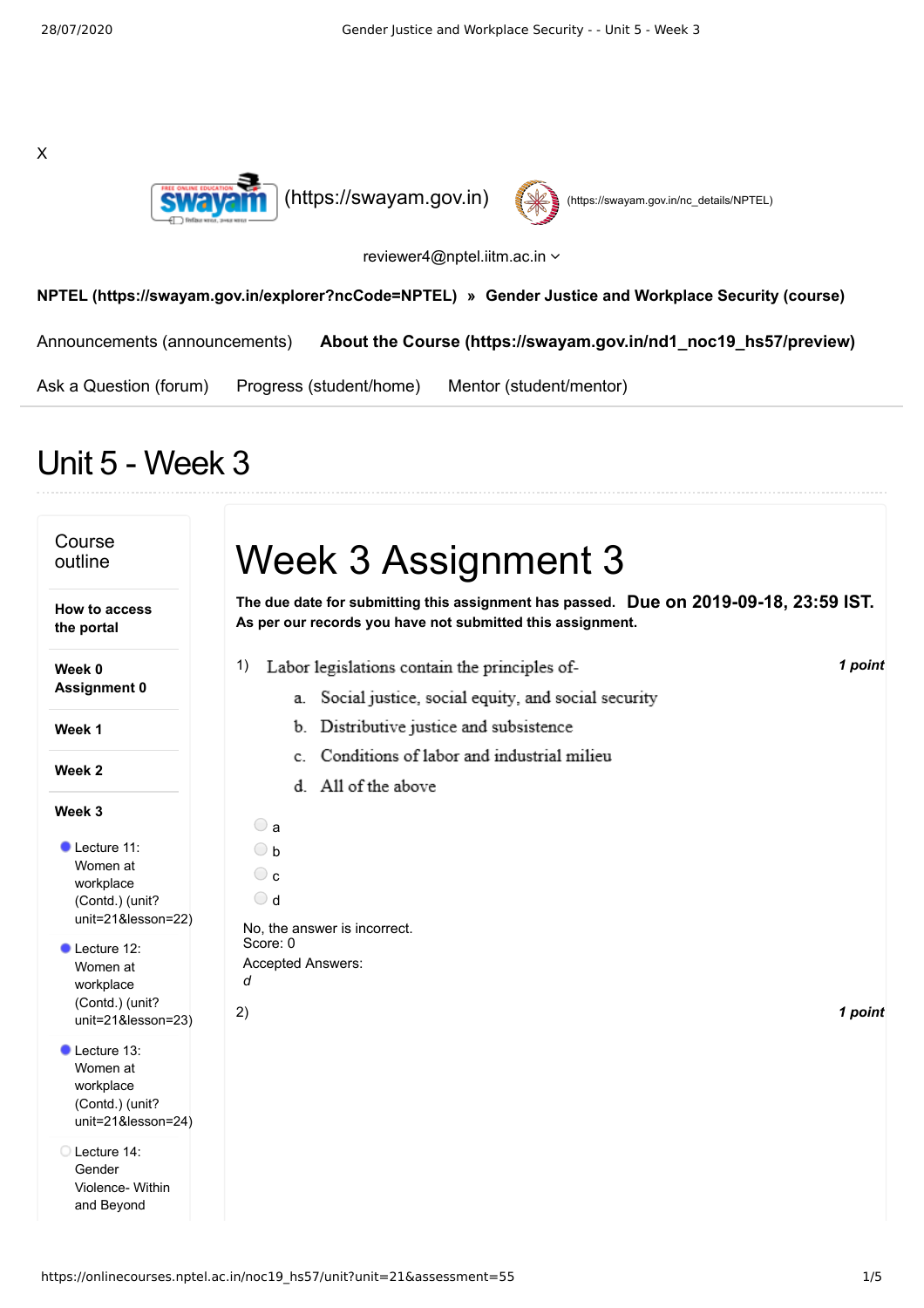| (unit?                                                          | Match the following-                                                                                          |           |
|-----------------------------------------------------------------|---------------------------------------------------------------------------------------------------------------|-----------|
| unit=21&lesson=25)<br>Lecture 15:                               | A. Sexual Harassment of Women at Workplace<br>(Prevention, Prohibition and Redressal)Act                      | i. 1976   |
| Gender<br>Violence- Within                                      | <b>B.</b> Equal Remuneration Act                                                                              | ii. 1961  |
| and Beyond                                                      | C. Maternity Benefit Act                                                                                      | iii. 2013 |
| (Contd.) (unit?<br>unit=21&lesson=26)                           | a. A-iii, B-i, C-ii                                                                                           |           |
|                                                                 | b. A-i, B-ii, C-iii                                                                                           |           |
| Week 3: Lecture<br>Material (unit?                              | c. A-iii, B-ii, C-i                                                                                           |           |
| unit=21&lesson=27)                                              | d. None of the above                                                                                          |           |
| Quiz: Week 3<br><b>Assignment 3</b><br>(assessment?<br>name=55) | $\bigcirc$ a<br>$\bigcirc$ b<br>$\circ$                                                                       |           |
| ○ Feedback for<br>Week 3 (unit?<br>unit=21&lesson=28)           | $\bigcirc$ d<br>No, the answer is incorrect.<br>Score: 0                                                      |           |
| Week 4                                                          | Accepted Answers:<br>а                                                                                        |           |
| <b>TEXT</b><br><b>TRANSCRIPTS</b>                               | 3)<br>$\bigcirc$ a                                                                                            | 1 point   |
| <b>Details Solution</b>                                         | $\bigcirc$ b<br>$\circ$<br>$\bigcirc$ d                                                                       |           |
|                                                                 | No, the answer is incorrect.<br>Score: 0<br>Accepted Answers:<br>d                                            |           |
|                                                                 | 4)<br>$\bigcirc$ a                                                                                            | 1 point   |
|                                                                 | $\bigcirc$ b<br>$\circ$<br>$\bigcirc$ d<br>No, the answer is incorrect.<br>Score: 0<br>Accepted Answers:<br>d |           |
|                                                                 | 5)                                                                                                            | 1 point   |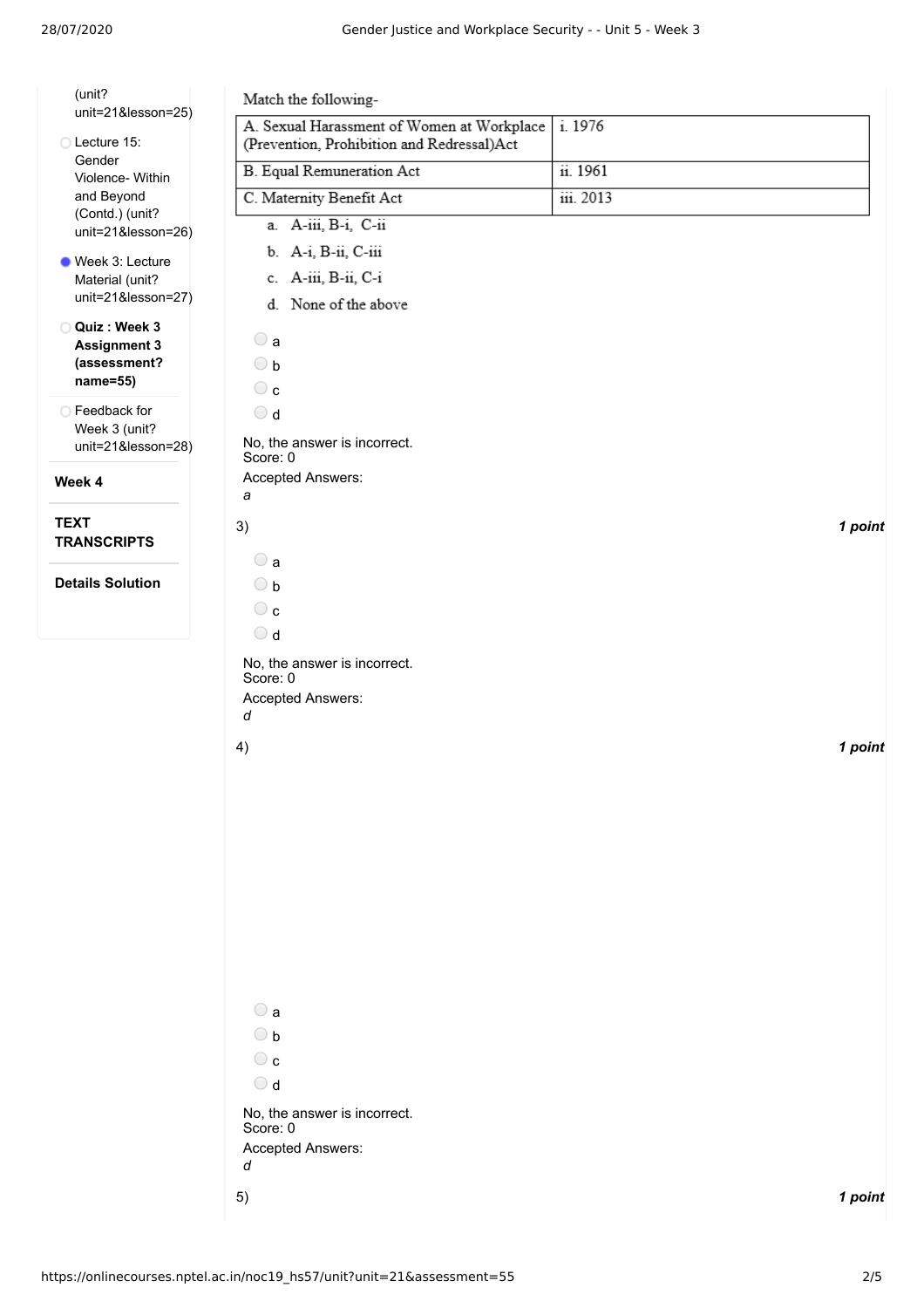| $\bigcirc$ a<br>$\bigcirc$ b<br>$\circ$ c<br>$\bigcirc$ d<br>No, the answer is incorrect.<br>Score: 0<br>Accepted Answers: |
|----------------------------------------------------------------------------------------------------------------------------|
|                                                                                                                            |
|                                                                                                                            |
|                                                                                                                            |
|                                                                                                                            |
|                                                                                                                            |
|                                                                                                                            |
|                                                                                                                            |
|                                                                                                                            |
|                                                                                                                            |
|                                                                                                                            |
|                                                                                                                            |
|                                                                                                                            |
|                                                                                                                            |
|                                                                                                                            |
|                                                                                                                            |
|                                                                                                                            |
|                                                                                                                            |
|                                                                                                                            |
|                                                                                                                            |
|                                                                                                                            |
| с                                                                                                                          |
| 1 point<br>6)                                                                                                              |
| The Internal Complaints Committee shall consist of a__________, who should preferably be a                                 |
| a. Police personnel, woman                                                                                                 |
| b. Presiding officer, woman                                                                                                |
| c. Presiding officer, man                                                                                                  |
| d. Judge, man                                                                                                              |
|                                                                                                                            |
| $\bigcirc$ a                                                                                                               |
| $\bigcirc$ b<br>$\circ$                                                                                                    |
| $\bigcirc$ d                                                                                                               |
| No, the answer is incorrect.                                                                                               |
| Score: 0                                                                                                                   |
| Accepted Answers:<br>b                                                                                                     |
| 1 point                                                                                                                    |
| 7)                                                                                                                         |
|                                                                                                                            |
|                                                                                                                            |
|                                                                                                                            |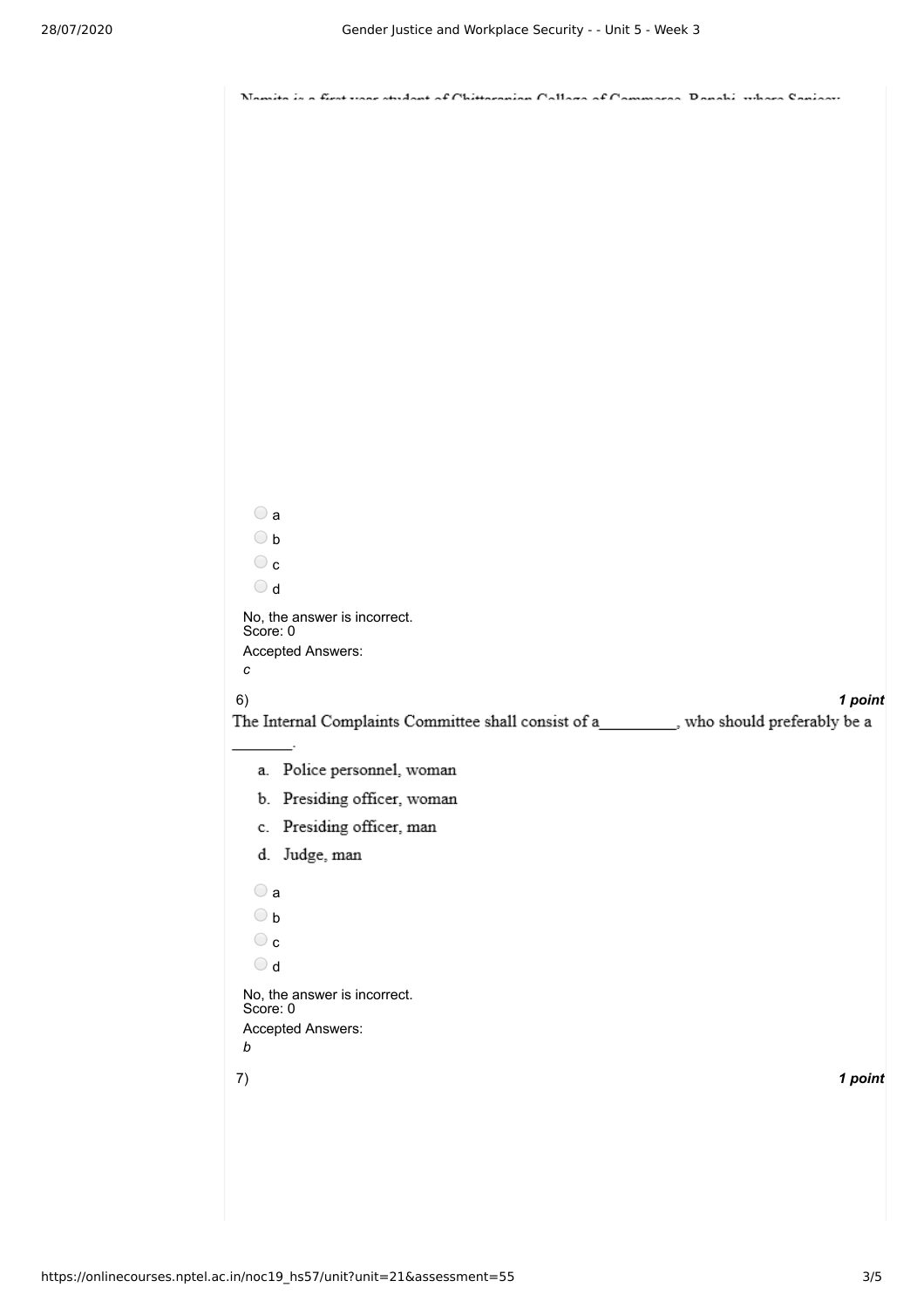An aggrieved woman under the Sexual Harassment Act, 2013 can file a complaint to the internal complaints committee or local committee within a period of \_\_\_\_\_\_\_\_\_ months; in case the allegation against the respondent is malicious, action be taken against the complainant in accordance with provisions of law.

- a. Two, may
- b. Three, may
- c. Three, may not
- d. Four, may

```
\bigcirc a
 \bigcirc b
 \odot c
 d
No, the answer is incorrect.
Score: 0
Accepted Answers:
b
```
8) *1 point*

The responsibilities of the Internal Complaints Committee are-

- a. To conduct inquiry and give recommendations
- b. To advise and arrange conciliation between the parties through monetary settlement
- c. To provide reasonable assistance to the victim for making the complaint
- d. Only a and c
- $\bigcirc$  a  $\bigcirc$  b  $\circ$  c  $\bigcirc$  d No, the answer is incorrect. Score: 0 Accepted Answers: *d* 9) *1 point* Choose the correct option. a. The employer of an organization with less than 50 women workers has the option whether or not to establish an Internal Complaints Committee b. The employer must organise workshops and awareness programmes regarding prevention of sexual harassment at workplace at regular intervals c. The employer must not encourage complaints of sexual harassment from employees as it affects the goodwill of the organization d. All of the above.  $\bigcirc$  a  $\bigcirc$  b  $\circ$

N h i i

 $\bigcirc$  d